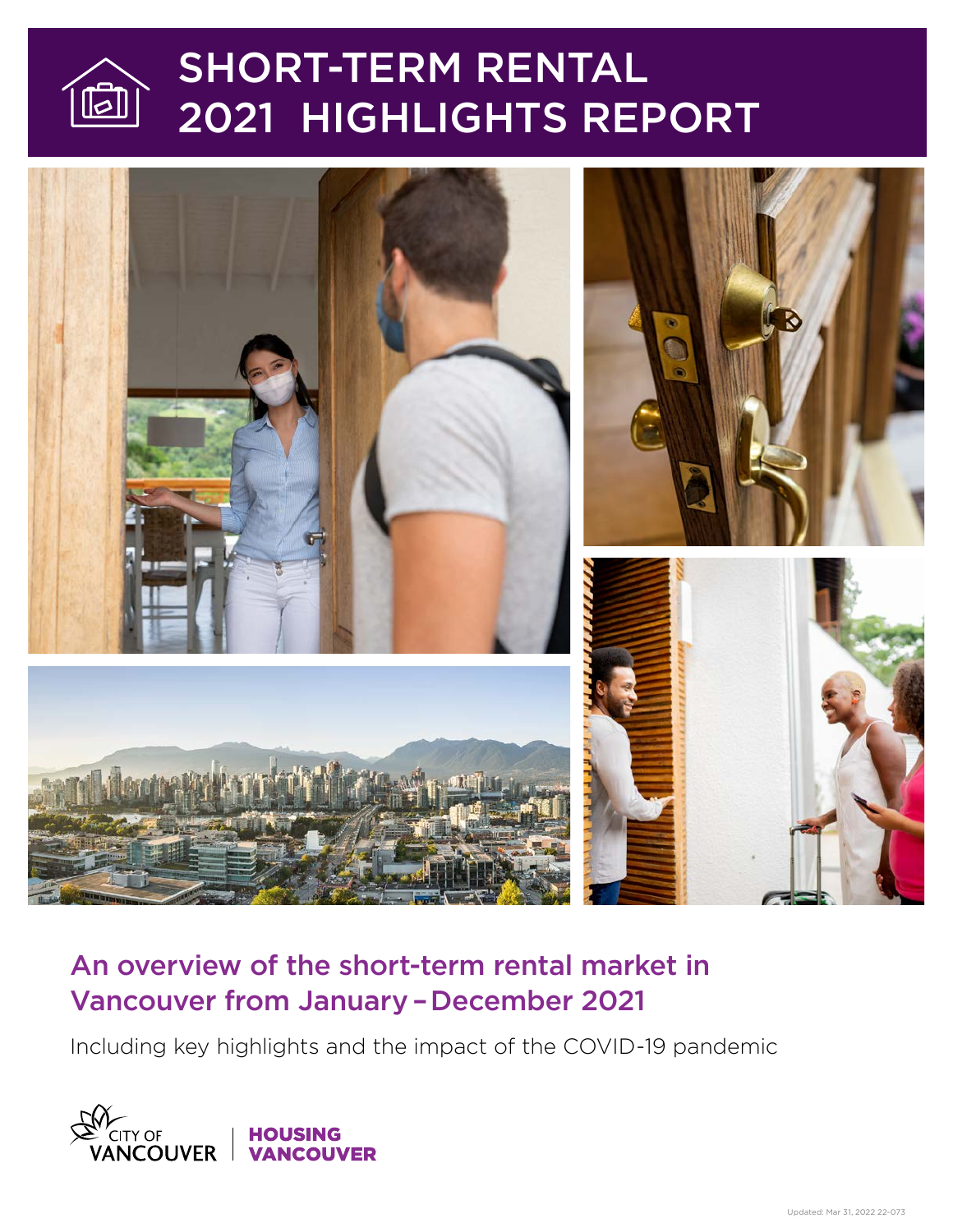#### SHORT-TERM RENTAL  $|\boldsymbol{\varphi}|$ 2021 HIGHLIGHTS REPORT

Located on the territories of the x<sup>w</sup>ma<sub>b</sub> vame (Musqueam), Skwx wu 7mesh (Squamish), and səlilwətaɬ (Tsleil-Waututh) peoples, the City of Vancouver introduced short-term rental regulations in 2018 with the intent to support long-term rental housing while allowing residents to earn additional incomes from their homes, provide tourist accommodations and keep neighborhoods safe. The City remains committed to increase awareness and compliance of the regulations through ongoing program review and evaluation to benefit our residents.

## **WHO IS OPERATING SHORT-TERM RENTALS?**



Information selected by licence holder at time of application

### **WHAT ARE THE REGULATIONS DOING?**

The City commissioned a one-time evaluation of the impact of Vancouver's short-term rentals program on the long-term rental market from Dr. David Wachsmuth of McGill University's School of Urban Planning. This evaluation supported results of previous studies, notably by the CMHC that City regulations aimed at protecting long-term rental supply, including both short-term rental regulations and the empty homes tax, are very likely producing their intended outcomes. The study identified the challenges in generating a longterm rental conversion number year-over-year. One major factor contributing to the challenge remains the unknown of what operators who stop short-term renting will do with their unit.

Using a combination of mathematical calculations, assumptions, and analysis of other municipalities, this study determined that as a result of the City's short-term rental licence and enforcement program:



**IOUSING** 

*IANCOUVER* 

**COUVER**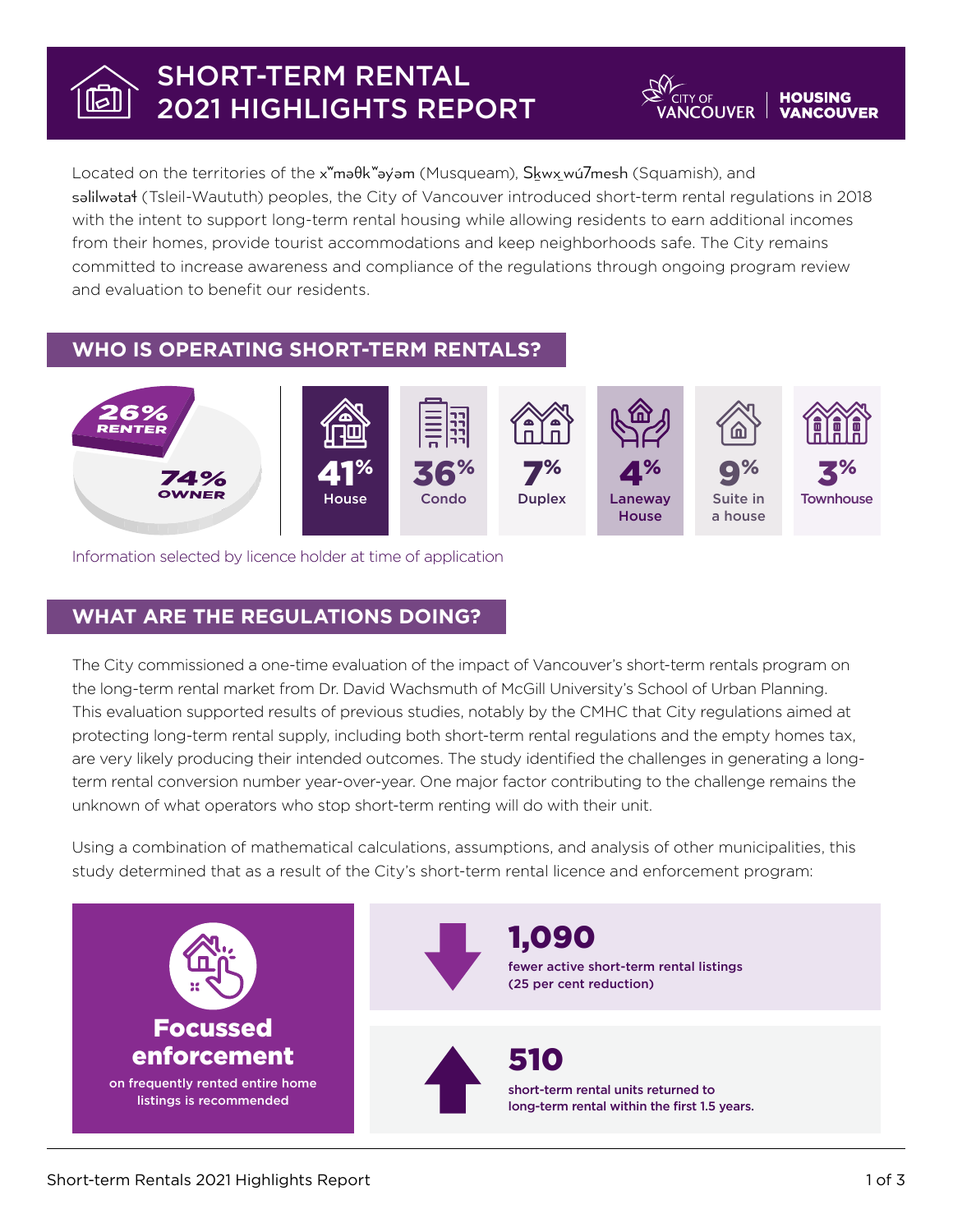# SHORT-TERM RENTAL 2021 HIGHLIGHTS REPORT

A secondary purpose of the study was to examine the impact of COVID-19 on Vancouver's short-term rental market.



Unique Airbnb and VRBO listings were matched to LTR listings on Craigslist or Kijiji.

#### The long-term impact of COVID-19 on the STR industry is still to be determined

**COUVER** 

# Throughout 2021,

the City continued to expand the Prohibited Buildings Registry, which restricts the auto-issuance of short-term rental licences for any address on the registry, to nearly 490 buildings and strata plans combined comprising more than 9,200 units throughout Vancouver.

# **COMMUNITY CONNECTION**



## Continued engagement

with UBCM and Provincial government which resulted in recommendations for provincial oversight of short-term rentals





Obtained public insight on regulations through a Short-term Rentals Community Working Group

→ [shapeyourcity.ca/str-working-group](https://shapeyourcity.ca/str-working-group)



IOUSING

ANCOUVER

# Streamlined

short-term rental website with new videos to help increase awareness and understanding of regulations

## **ENSURING A SAFE AND COMPLIANT COMMUNITY**